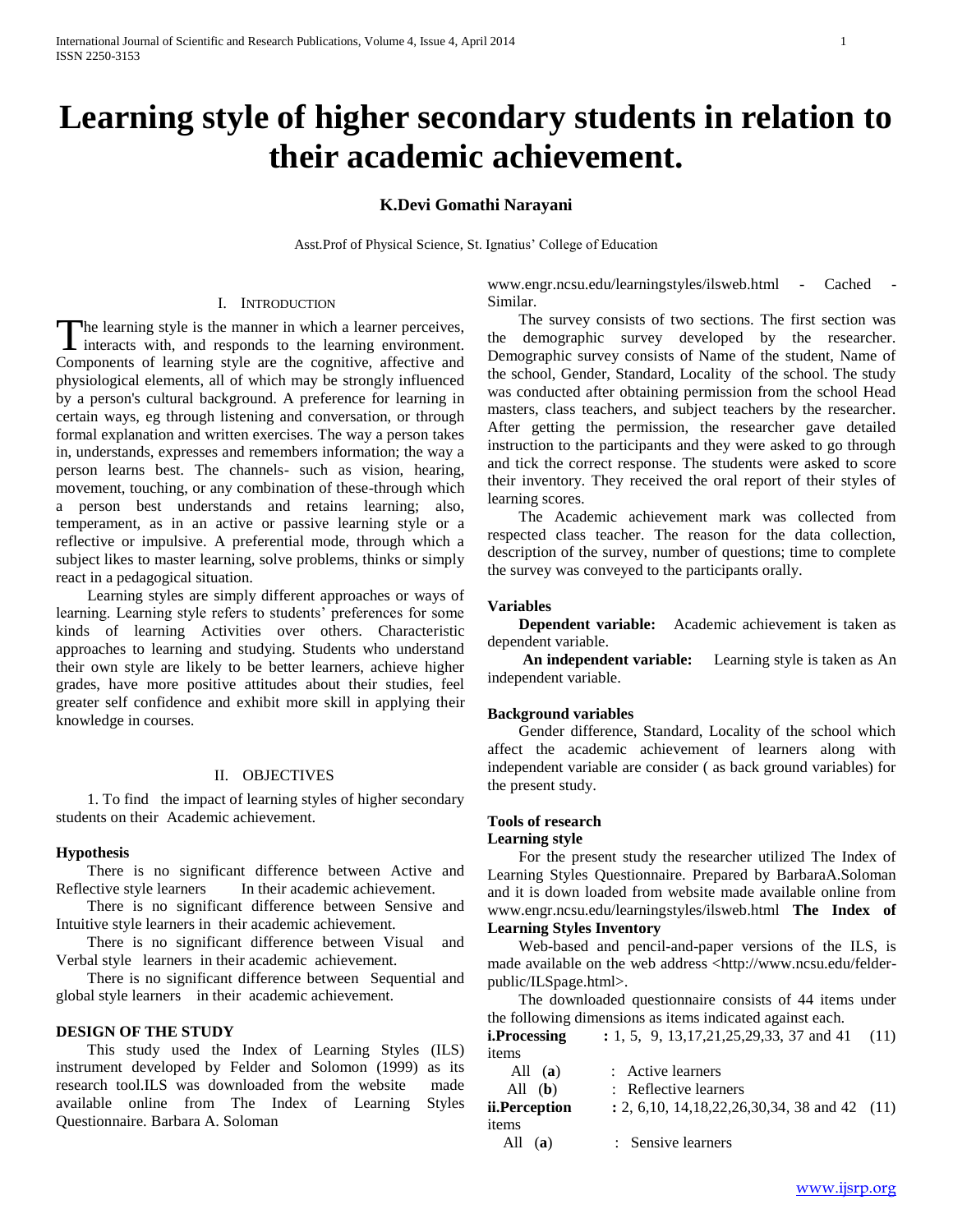|           | All $(b)$ | : Intuitive learners                                               |  |
|-----------|-----------|--------------------------------------------------------------------|--|
| iii.Input |           | $:3, 7, 11, 15, 19, 23, 27, 31, 35, 39$ and 43 (11)                |  |
| items     |           |                                                                    |  |
| All $(a)$ |           | : Visual learners                                                  |  |
| All $(b)$ |           | : Verbal learners                                                  |  |
|           |           | iv. Understanding :4, 8,12, 16, 20, 24, 28, 32, 36, 40 and 44 (11) |  |
| items     |           |                                                                    |  |
| All       | (a)       | : Sequential learners                                              |  |
| All       | (b)       | : Global learners                                                  |  |
|           |           |                                                                    |  |

## **Academic achievement**

 For academic achievement, Marks obtained in quarterly examination (out of 1200 and converted in to 100) is considered. of the questionnaire.

## **Samples for the study**

 Population for the study is all the higher secondary students studying in government, aided, unaided schools in Tirunelveli educational district.The participants for this study considered XI and XII students studying Higher secondary schools in Tirunelveli educational district. The sample consists of 300 students.

## III. PROCEDURE

## **Establishing validity**

 Several studies have been conducted to determine the reliability and validity of the ILS. The authors Felder and Spurlin (2005) found Cronbach alpha valuesfor Active-Reflective 0.60, Sensing-Intuitive 0.77, Visual-Verbal 0.74, Sequential-Global 0.56. **Establishment of content validity:**

 Content validity gives the logical evidence that the content of the items of a test is suitable for the purpose for which the test

is designed and used. Content validity is established whether is adequate sampling of a given situations.

# **Establishing reliability**

 According to Felder and Spurlin (2005), the test-retest reliability of the ILS scores is varied between .7 to.9.In the present study the questionnaire was given to 50 **students of Sarah Tucker Hr. Secondary School Palayamkottai on** whom the pilot study was made. After discussing with Guide Test – retest method was followed by the investigator with an interval of 9 days. The responses was analyzed and the reliability was as follows.

 Karl Pearson's product moment coefficient correlation was used to find out the reliability

## **Sampling technique**

 Sample design employed is Probability based sampling in which each unit of the population has equal chance of being selected. Sampling method employed is simple random selection. Samples are randomly selected for the present study. The investigator has taken nearly, 43%of boys' schools, 43%of girls' schools, and 14% of co-education schools as the sample for the present study.

# **Statistics followed**

 Significant difference between two means to find the difference between two means and product moment correlation to find the relation ship between two variables.

## IV. RESULTS AND DISCUSSION

 There is no significant difference between Active and Reflective style learners of higher secondary school students in their academic achievement.

| Table1.1                                                                                                              |
|-----------------------------------------------------------------------------------------------------------------------|
| Difference in Active and Reflective style learners of higher secondary school students in their academic achievement. |

| Dimensions | $\mathbf N$ | Mean   | <b>SD</b> | df  | Calculated<br>'t'-value | Table value<br>at 5% level | Remark |
|------------|-------------|--------|-----------|-----|-------------------------|----------------------------|--------|
| Active     | 159         | 67.39  | 12.54     | 298 | 4.22                    | 1.97                       | S      |
| Reflective | 141         | 61.18  | 12.84     |     |                         |                            |        |
| Sensive    | 177         | 67.895 | 12.35     | 298 | 5.74                    | 1.97                       | S      |
| Intuitive  | 123         | 59.53  | 12.45     |     |                         |                            |        |
| Visual     | 181         | 67.21  | 12.62     | 298 |                         |                            | S      |
| Verbal     | 119         | 60.29  | 12.61     |     | 4.64                    | 1.97                       |        |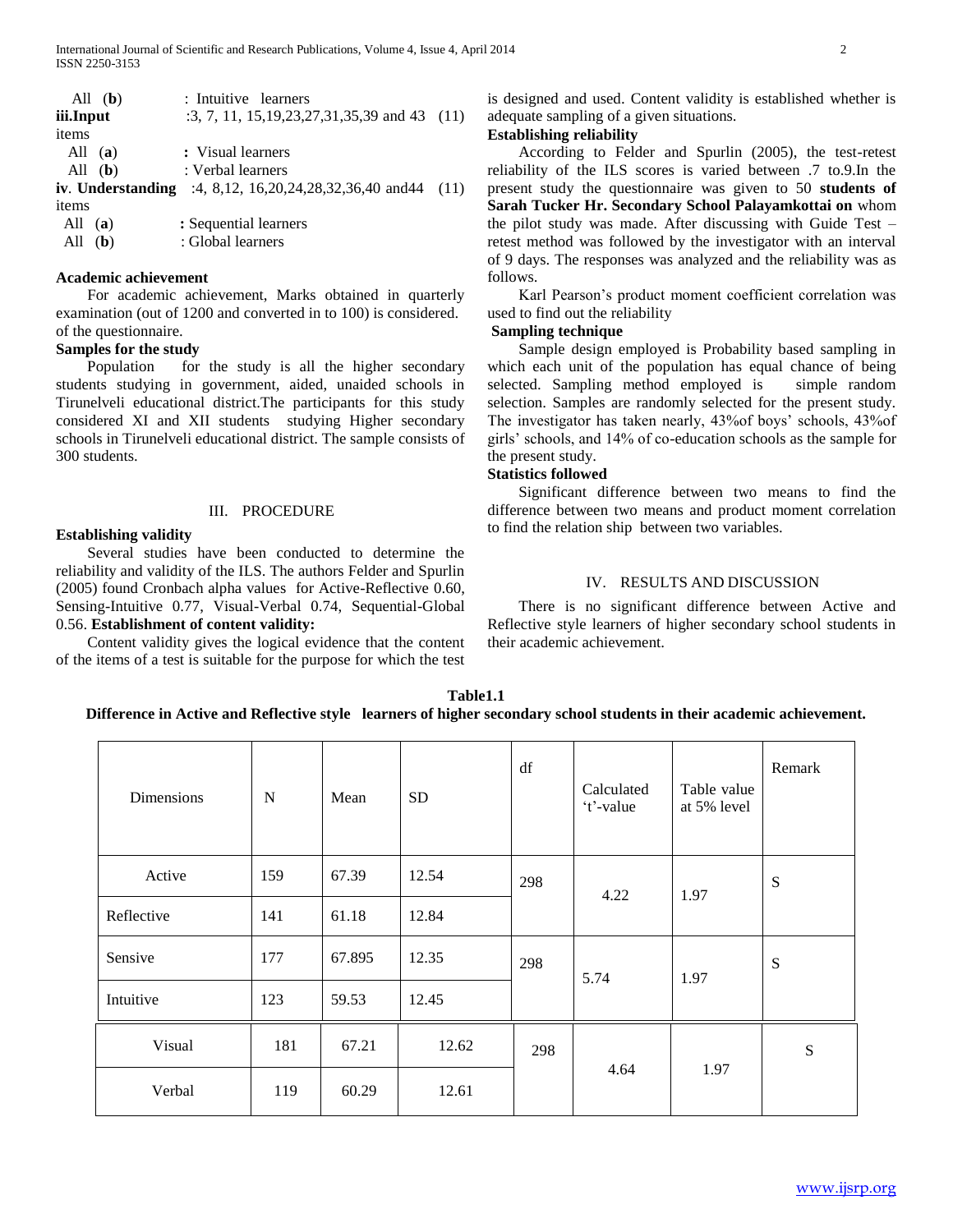| Sequential | 158 | 68.93 | $-17$<br>1/4.1 | 298 | $-71$ | 1.97 | ມ |
|------------|-----|-------|----------------|-----|-------|------|---|
| Global     | 142 | 59.49 | 12.18          |     | 0.71  |      |   |

# **Correlation between learning style of higher secondary school students and their academic achievement**.

| Dimension  | ${\bf N}$ | $\mathrm{d}\mathrm{f}$ | Calculated $\gamma$<br>value | Table value<br>at 5% level | Remark      |
|------------|-----------|------------------------|------------------------------|----------------------------|-------------|
| Active     | 159       | 157                    | 0.47                         | .159                       | ${\bf S}$   |
| Reflective | 141       | 139                    | 0.14                         | .174                       | <b>NS</b>   |
| Sensive    | 177       | 183                    | 0.09                         | .138                       | NS          |
| Intuitive  | 123       | 121                    | 0.08                         | .195                       | NS          |
| Visual     | 181       | 179                    | 0.46                         | .138                       | S           |
| Verbal     | 119       | 117                    | 0.33                         | .195                       | $\mathbf S$ |
| Global     | 142       | 140                    | 0.099                        | .159                       | NS          |
| Sequential | 158       | 156                    | 0.53                         | .159                       | ${\bf S}$   |

 1.From the above findings it is clearly inferred that the mean value of academic achievement of active learners is greater than the mean value of academic achievement of reflective learners. Active learners have stronger learning outcomes than Reflective style. This may be due to their process of learning, that is learning by experimenting actively (through engagement in physical activity or discussion).They absorb information by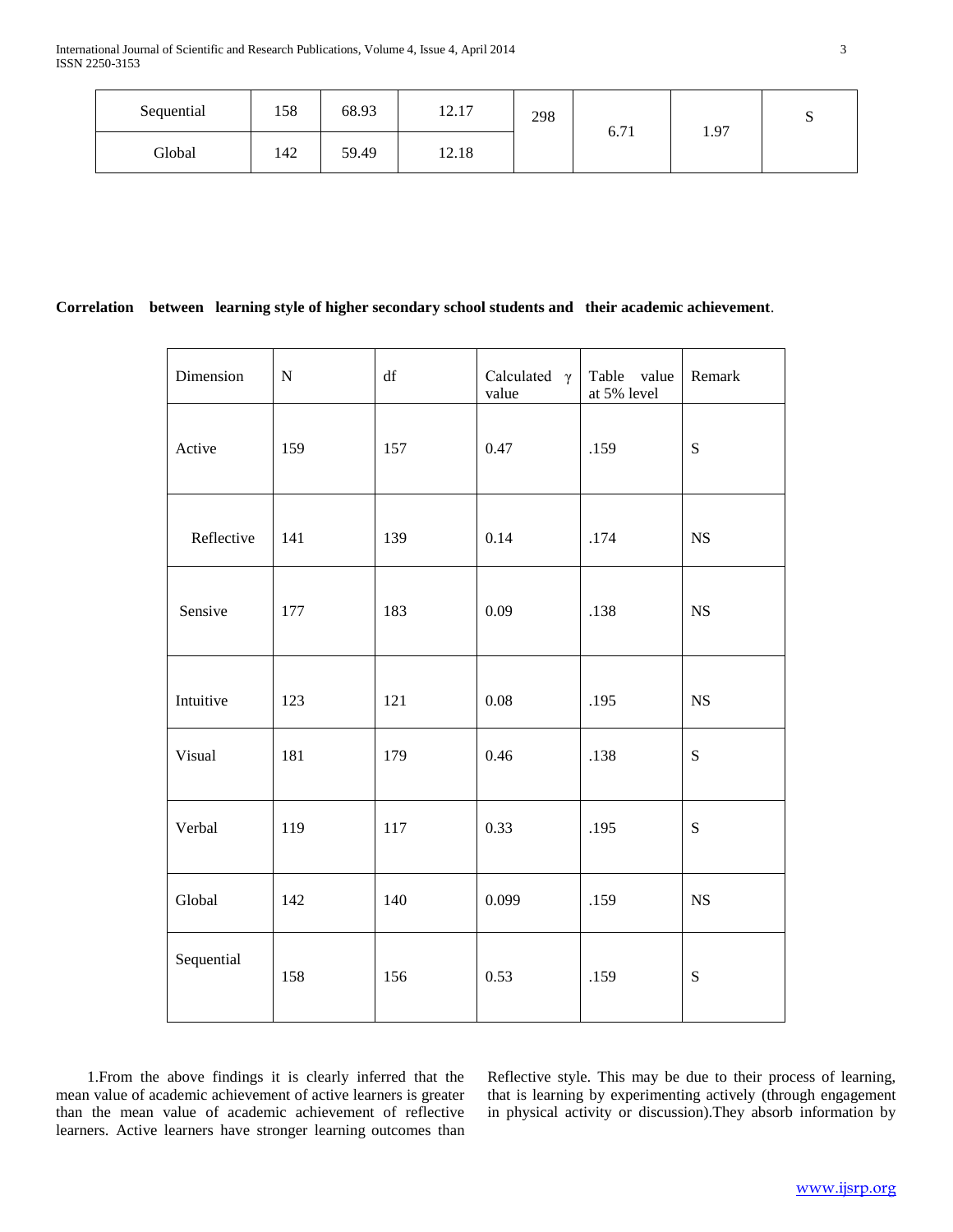doing something with the information and discussing, applying or explaining the information to others.

 2. Reflective learners lack behind active learners in academic achievement. Because reflective learners learn by thinking about a concept. They prefer to think first about the information and like to work alone. So they may take more time to study a concept than active learners. "Let's think it through first " is unique to the reflective learners (Felder) who may not use a trial and error approach which is helpful for better learning.  $\ddot{\phantom{0}}$ 

 3.The mean value of academic achievement of sensory (sights, sounds, physical sensations) learners is greater than the mean value of academic achievement of Intuitive learners. Because they may like to study facts and solve problems by using known methods.They like practical work, and are good to memorize things. They tend to like learning facts and often like solving problems by well-established methods and dislike complications and surprises. This may be the reason why they achieve better than intuitive learners.

 They get lower grades in lecture courses, especially science courses. They ask the instructor for specific examples of concepts and procedures. They used to find out how the concepts apply in practice(Felder and Solomon,1993). But in our system of education, the curriculum and teaching-learning process does not support reflective learners. This may be the reason why the Sensive learning style did not make any effect on their achievement.

 4.The mean value of academic achievement of Visual learners is greater than the mean value of academic achievement of verbal learners. Because visual learners tend to be effectively perceived visual (pictures, diagrams, flow charts, and demonstrations) instructions. This may be possible by innovative technology through e-learning, CDs, computers. Visual learners try to find diagrams, sketches, schematics, photographs, flow charts, or any other visual representation of course material that is predominantly verbal. They ask their instructor, consult reference books, and see if any videotapes or CD-ROM displays of the course material are available.

 5.In most of our schools, students mainly listen to lectures and read material written on chalkboards and in textbooks and handouts. They gain understanding of material by hearing teachers and classmates' explanations. In the absence of oral explanations, the students may become bored and inattentive in class, do poorly on tests, get discouraged about the courses, the curriculum, and themselves, and in some cases change to other curricula or drop out of school.

 6.The mean value of academic achievement of sequential learners is greater than the mean value of academic achievement of global learner. They learn in a logical progression and small incremental steps. Generally they have more learning success because the majority of books and teaching strategies used by school teachers are sequential. "They learn in steps, with each step following logically from the previous one"(About.com. Learning Style).They acquire understanding of material in small, connected chunks."They are able to solve individual problems although the overall concept eludes them. They may fill in gaps by consulting the teachers or references. They may relate new topics to things they already know. They have good analysts

skilled at solving convergent (single-answer) problems"(Charles Smith,2006).

 7. Global learners tend to learn in large jumps, absorbing material almost randomly without seeing connections, and then suddenly "getting it." They need to grasp the big picture before they have any chance to understand the details of the subject. But if their is no picture it may difficult to them to study"(Smith). They may feel stupid when they are struggling to master material with which most of their contemporaries seem to have little trouble. Some eventually become discouraged with education and drop out (felder,2005). "Global learners who lack good sequential thinking abilities, on the other hand, may have serious difficulties until they have the big picture. Even after they have it, they may be fuzzy about the details of the subject. School is often a difficult experience for global learners. Since they do not learn in a steady or predictable manner they tend to feel out-ofstep with their fellow students and incapable of meeting the expectations of their teachers."(Felder & Soloman,1993).

#### **REFERENCES**

DavidA.Kolb ie.sdsmt.edu/FirstYear/Kolb.htm - Cached

- [1] Felder, R.M., Soloman, B.A. (1999). Index of learning styles, web version. Retrieved July 22, 2002, from http://www.ncsu.edu/felderpublic/ILSdir/ilsweb.html
- [2] Felder, R.M., Soloman, B.A. (1999). Learning styles and strategies. Retrieved July 22, 2002, from http://www.ncsu.edu/felderpubic/ILSdir/styles.htm
- [3] Felder, Richard M., and Barbara A. Solomon. 2000. Learning styles and strategies.jmd.sagepub.com/content/25/3/208.full.pdf
- [4] Learning Styles and Online Learning south dakota.academia.edu/Relationships-between-Learning-Styles-and-Online-Learning

#### BOOKS

- [1] Dr. S. Rajasekar (2010) Computers in education.
- [2] Dr. Unnativishnol (2008) Teaching Learning Psychology.
- [3] Gupta .S.K. (2000)Teaching of Physical Science in Secondary Schools.
- [4] Jack Hassard and Michael Dias (2009) The art of teaching Science.
- [5] Lal and Palod (2008) Psychology of Learner and Teaching Learning Process.
- [6] Lalini V.Sudhkar and Mrinalini (2004) "computer Education" Neelkamal Publications, Hyderabad
- [7] N.R. Swarupsaxena Dr. S.C. Oberoi (2006) Technology of teaching.
- [8] Narendre vaidya (1996) "Science teaching for the twenty first century".
- [9] Panner Selvam.A, K. Rajendiram (2005) Teaching of physical Science.
- [10] R.A. Sharma (2008) Information and Communication technology in teaching.
- [11] R.A.Sharma (2005) Modern Science teaching.
- [12] Sebastian .S., and Annaraja .P. (2004) E-Resources in Educational Research.
- [13] Williams B. (1999) Internet for Teachers
- [14] yogesh kumar Singh '[2008]Fundamental of Research methodology and Stastics"

#### **AUTHORS**

**First Author** – K.Devi Gomathi Narayani M.Sc,M.Phil,M.Ed.,Mphil,NET,SET,PGDCA.,